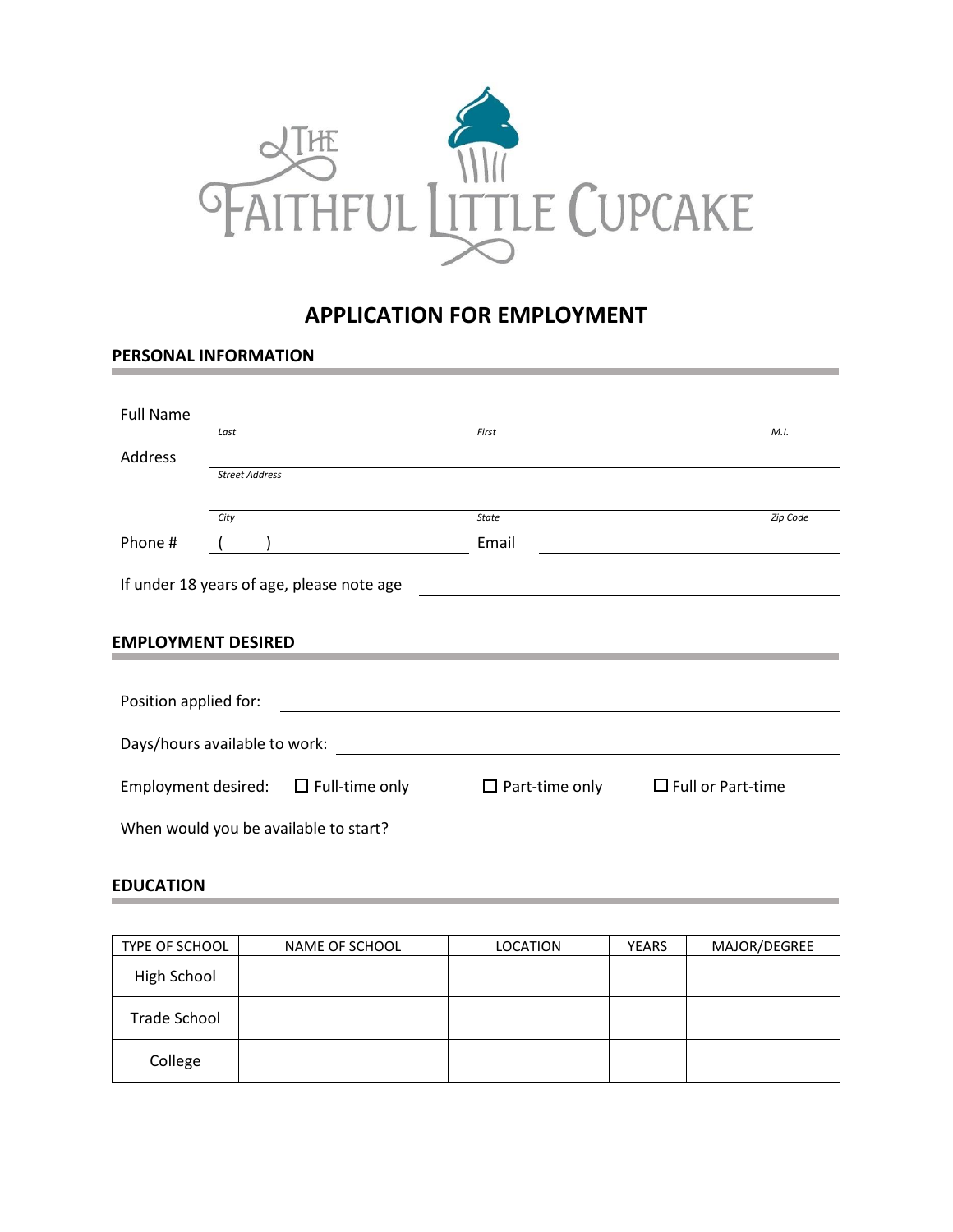# **Work Experience**

| Please list all previous work experience from the last 5 years, starting with your most recent job. If<br>needed, attach additional sheets. |  |               |  |  |
|---------------------------------------------------------------------------------------------------------------------------------------------|--|---------------|--|--|
| Name of Employer                                                                                                                            |  |               |  |  |
| Dates of Employment                                                                                                                         |  | Pay or Salary |  |  |
| Position Held/Responsibilities                                                                                                              |  |               |  |  |
| Reason for leaving                                                                                                                          |  |               |  |  |

a sa kacamatan ing Kabupatèn Kabupatèn Kabupatèn Kabupatèn Kabupatèn Kabupatèn Kabupatèn Kabupatèn Kabupatèn K

| Name of Employer               |               |  |
|--------------------------------|---------------|--|
| Dates of Employment            | Pay or Salary |  |
| Position Held/Responsibilities |               |  |
| Reason for leaving             |               |  |

| Name of Employer               |               |  |
|--------------------------------|---------------|--|
| Dates of Employment            | Pay or Salary |  |
| Position Held/Responsibilities |               |  |
| Reason for leaving             |               |  |

What other skills or experiences do you have that might be helpful for working in a commercial kitchen and a creative environment?

\_\_\_\_\_\_\_\_\_\_\_\_\_\_\_\_\_\_\_\_\_\_\_\_\_\_\_\_\_\_\_\_\_\_\_\_\_\_\_\_\_\_\_\_\_\_\_\_\_\_\_\_\_\_\_\_\_\_\_\_\_\_\_\_\_\_\_\_\_\_\_\_\_\_\_\_\_\_\_\_\_\_\_\_\_

\_\_\_\_\_\_\_\_\_\_\_\_\_\_\_\_\_\_\_\_\_\_\_\_\_\_\_\_\_\_\_\_\_\_\_\_\_\_\_\_\_\_\_\_\_\_\_\_\_\_\_\_\_\_\_\_\_\_\_\_\_\_\_\_\_\_\_\_\_\_\_\_\_\_\_\_\_\_\_\_\_\_\_\_\_

\_\_\_\_\_\_\_\_\_\_\_\_\_\_\_\_\_\_\_\_\_\_\_\_\_\_\_\_\_\_\_\_\_\_\_\_\_\_\_\_\_\_\_\_\_\_\_\_\_\_\_\_\_\_\_\_\_\_\_\_\_\_\_\_\_\_\_\_\_\_\_\_\_\_\_\_\_\_\_\_\_\_\_\_\_